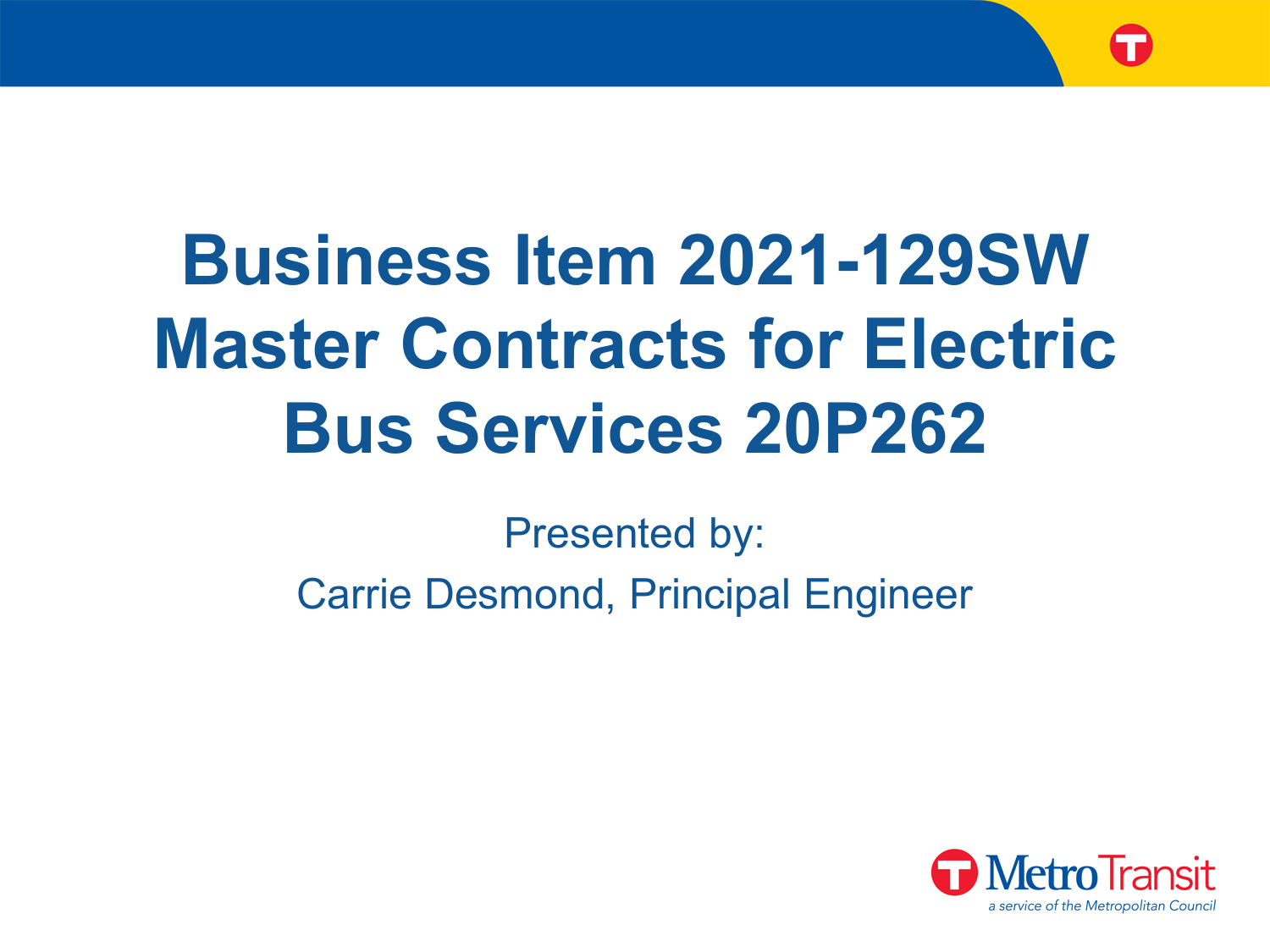### **Updates Since March Electric Bus Info Item**

- C Line Electric Bus Pilot & Heywood Chargers
- FY21 Low and No Emissions Grant Application
- **FY22 Congressionally Directed Spending Request**
- Xcel Energy Partnership

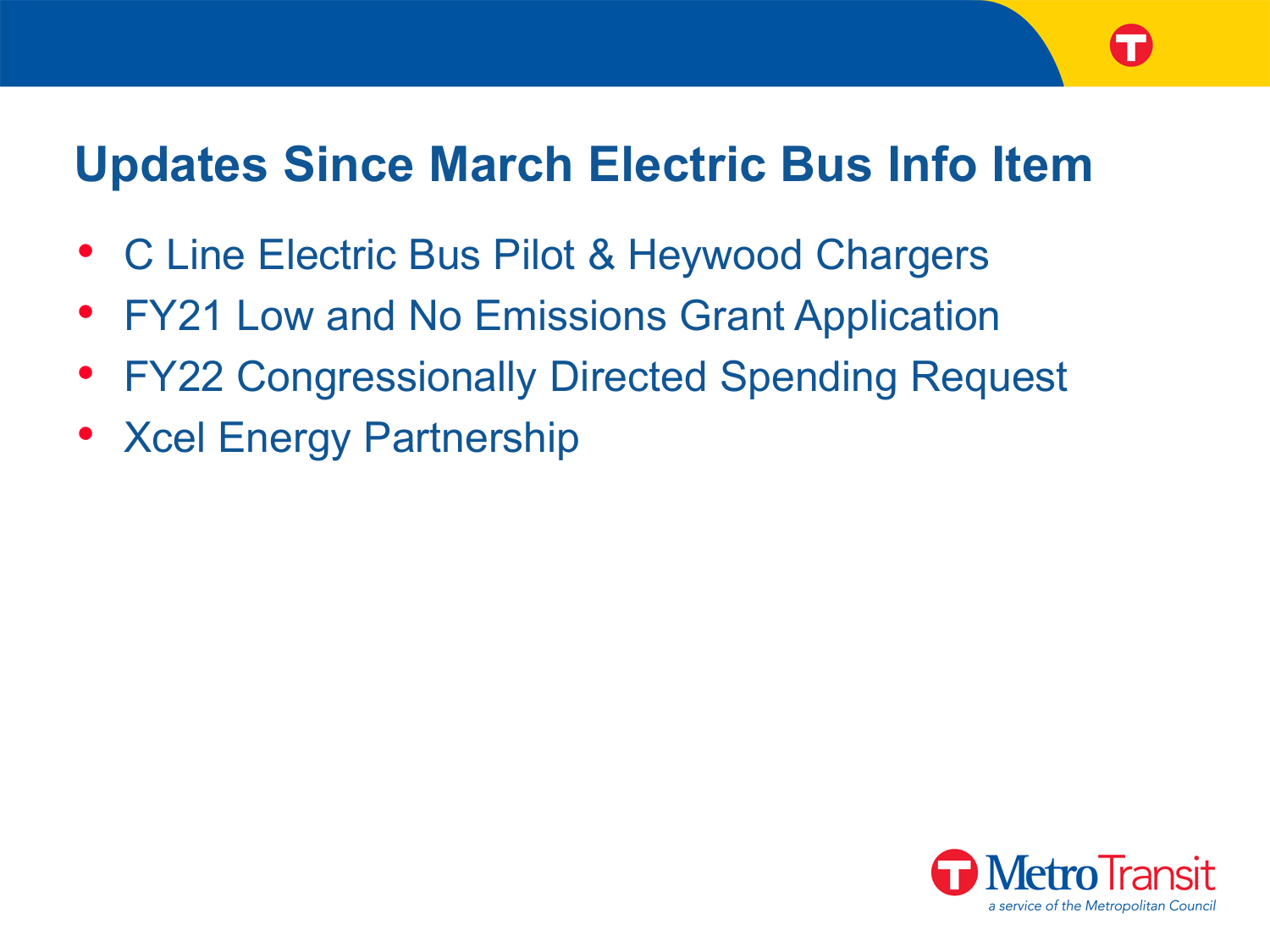## **Master Contract Scope of Services**

#### • 20P262A: Design

- Provide engineering and architectural design services for individual infrastructure projects
- 20P262B: Construction Support Services
	- Act as Council's representative during construction to oversee and monitor the work
- 20P262C: Testing & Commissioning Services
	- Assist Council during testing and commissioning of equipment to ensure it performs as designed
- 20P262D: Program Management Services
	- Assist Council in developing Zero Emission Bus Transition Plan

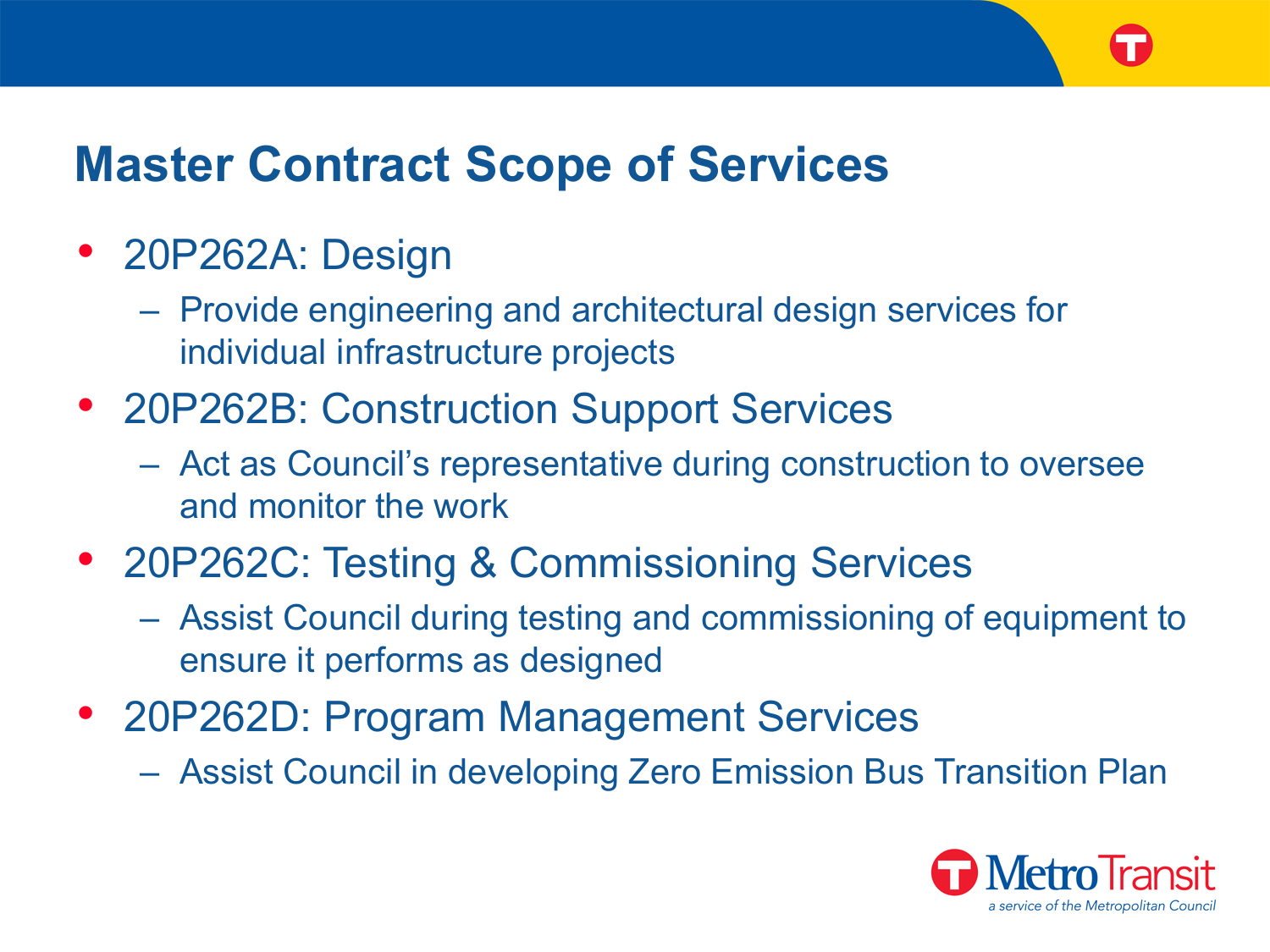# **Zero Emission Transition Plan – Work Order 1 Goals & Objectives**

- 1. Define guiding principles for transition framework
- 2. Establish transition goals and milestones for short, medium, and long-term
- 3. Develop assessment criteria to evaluate service, fleet and facilities
- 4. Prioritize transition opportunities by milestone and assessment results
- 5. Identify barriers, constraints, obstacles and risks to implementation